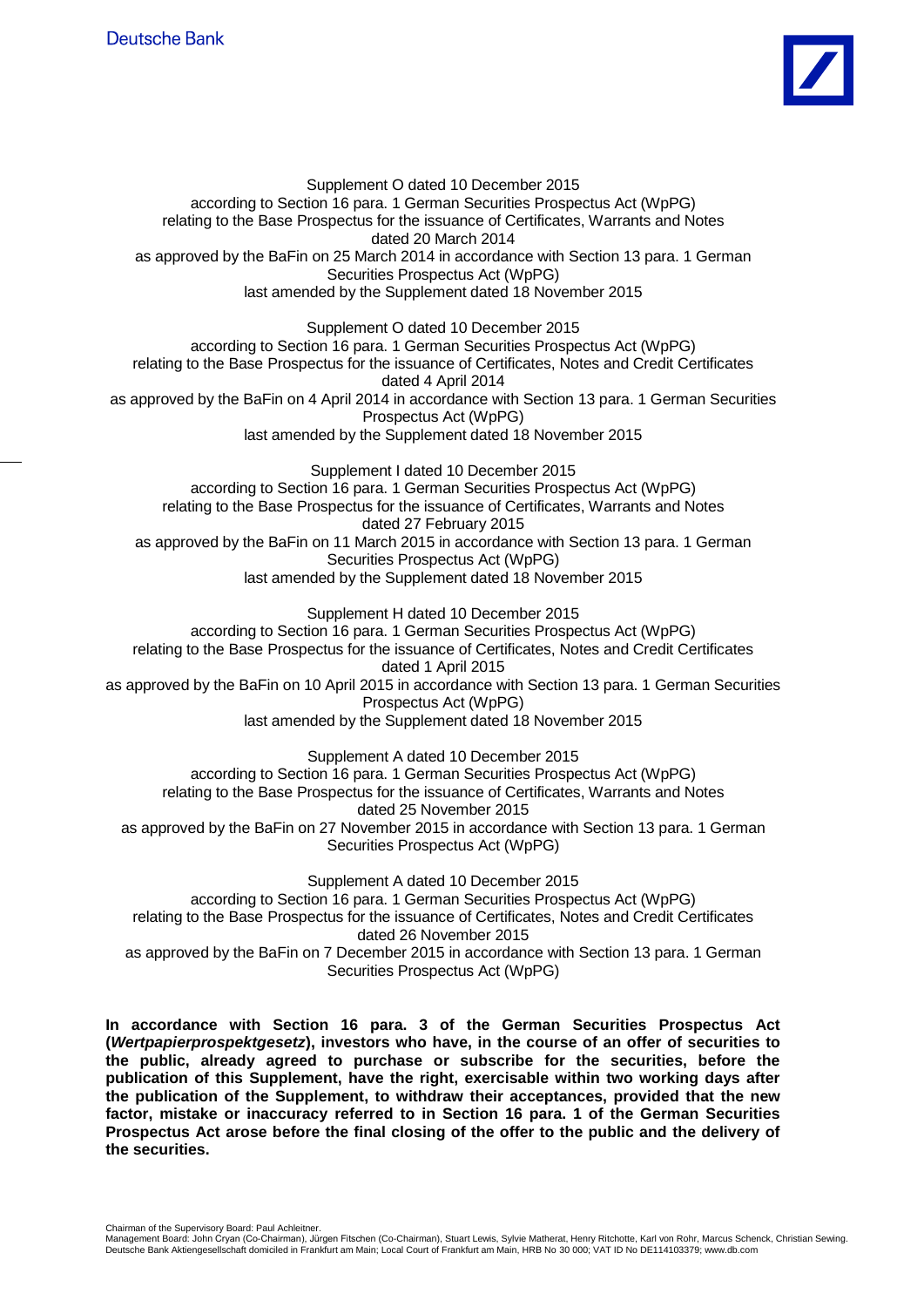

**The right to withdraw is exercisable by notification to Deutsche Bank Aktiengesellschaft, Taunusanlage 12, 60325 Frankfurt am Main, Germany.**

**The new factor resulting in this Supplement is the publication by the rating agency Fitch Deutschland GmbH regarding the downgrade of the rating assigned to Deutsche Bank AG on 8 December 2015. All other information contained in this Supplement is included for updating purposes only and does not constitute a new factor or material inaccuracy within the meaning of Section 16 para 3 of the German Securities Prospectus Act.**

This Supplement, taking effect from 10 December 2015, amends and corrects the information contained in the above mentioned prospectuses as follows:

**I.**

In Chapter "**I. Summary**" in "Section B - Issuer" under Element B.17 "Credit ratings assigned to the issuer or its debt securities" the text contained in the right column in the third paragraph (including the table) shall be deleted and replaced as follows:

| <b>Rating Agency</b> | Long term | Short term     | Outlook  |
|----------------------|-----------|----------------|----------|
| Moody's              | A3        | $P-2$          | negative |
| S&P                  | BBB+      | $A-2$          | stable   |
| Fitch                | А-        | F <sub>1</sub> | stable   |
| <b>DBRS</b>          | A         | $R-1$ (low)    | stable   |
|                      |           |                | 66       |

"As of 10 December 2015, the following ratings were assigned to Deutsche Bank:

**II.**

In the Base Prospectus for the issuance of Certificates, Notes and Credit Certificates dated 26 November 2015 in Chapter "I. Summary" in "Section C - Securities" under Element C.15 "A **description of how the value of the investment is affected by the value of the underlying instrument(s), unless the securities have a denomination of at least EUR 100,000**" the text contained in the right column under the heading "*[If the Security is a Currency Certificate (product no. 70), insert:*<sup>"</sup> under the sub-heading "1. Coupon payments" shall be deleted and replaced as follows:

"The [Currency Certificate] [*if applicable, insert other marketing name*] is, as specified in the Final Terms, either fixed-rate and pays a fixed Coupon at the Coupon Payment Date or on the Coupon Payment Dates or it is variable-rate and investors receive variable Coupon Payments at each Coupon Payment Date or on each of the Coupon Payment Dates during the term. The amount of these Coupon Payments depends on the performance of the Underlying. The level of the Coupon is determined on a Coupon Observation Date by adjusting a pre-determined Interest Rate to the performance of the Underlying since the Currency Certificate was issued. If the Reference Level of the Underlying on a Coupon Observation Date is below its Initial Reference Level, the Coupon for the relevant Coupon Period will be above the pre-determined Interest Rate. By contrast, if the Reference Level of the Underlying is above its Initial Reference Level, the Coupon for the relevant Coupon Period will be lower than the pre-specified Interest Rate. If the Reference Level of the Underlying on a Coupon Observation Date is equal to its Initial Reference Level, the Coupon for the relevant Coupon Period will be equal to the pre-determined Interest Rate."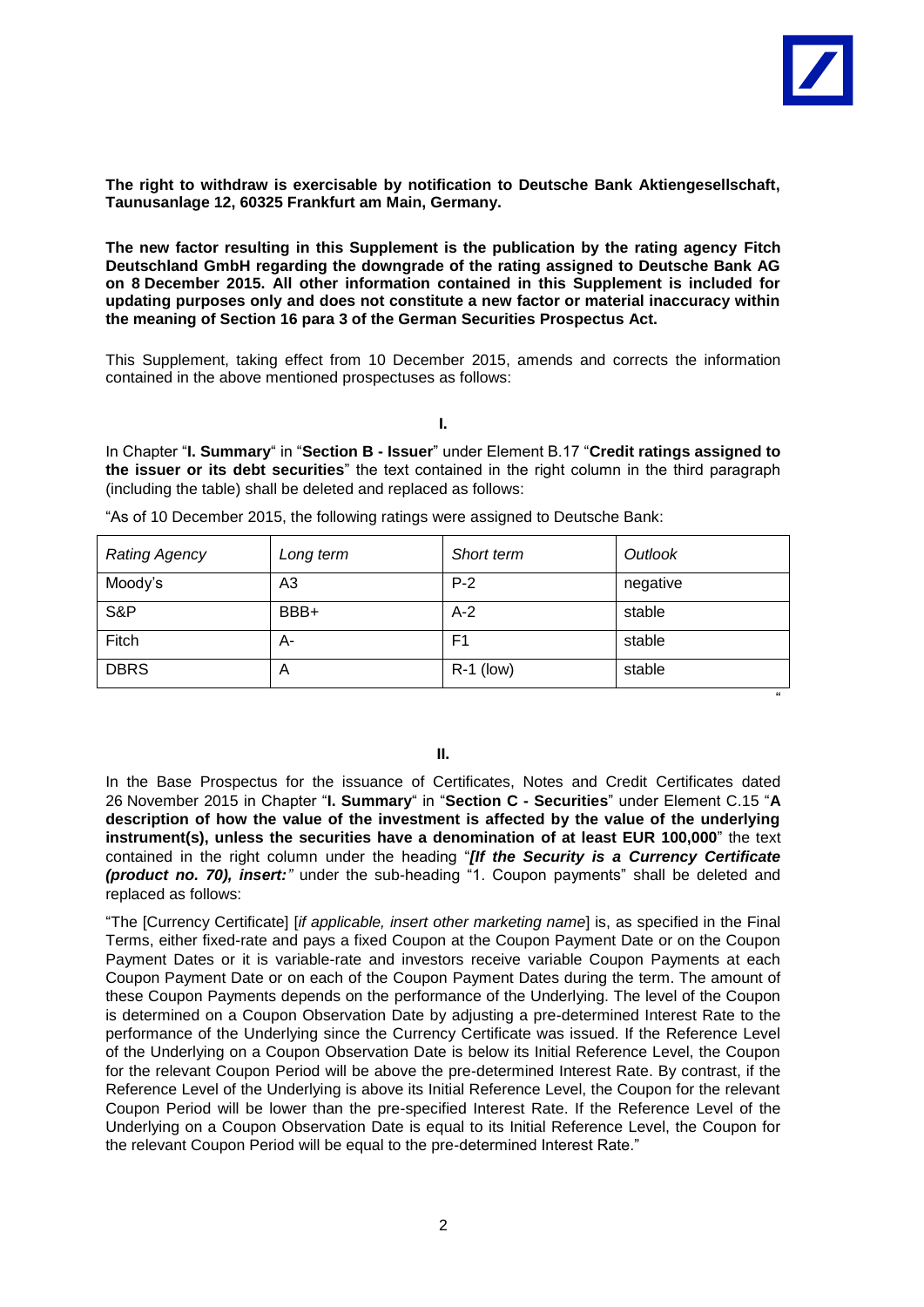

In the Base Prospectus for the issuance of Certificates, Notes and Credit Certificates dated 26 November 2015 in Chapter "**I. Summary**" in "Section D - Risks" under Element D.2 "Key **information on the key risks that are specific and individual to the issuer**" the text contained in the right column in the twelfth bullet point shall be deleted and replaced as follows:

- "
	- Since Deutsche Bank published its Strategy 2015+ targets in 2012, macroeconomic and market conditions as well as the regulatory environment have been much more challenging than originally anticipated, and as a result, Deutsche Bank has updated its aspirations to reflect these challenging conditions and developed the next phase of its strategy in the form of its Strategy 2020, which was announced in April 2015 and updated and further specified on 29 October 2015. If Deutsche Bank is unable to implement its updated strategy successfully, it may be unable to achieve its financial objectives, or incur losses or low profitability or erosions of its capital base, and its share price may be materially and adversely affected."

## **IV.**

In Chapter "II. Risk Factors" in section "A. Risk Factors in Respect of the Issuer" the text in the sixth paragraph shall be deleted and replaced as follows:

"As of 10 December 2015, the ratings assigned by the Rating Agencies to debt securities and money market papers of Deutsche Bank were as follows:"

## **V.**

In Chapter "II. Risk Factors" in section "A. Risk Factors in Respect of the Issuer" the paragraphs starting with "by Fitch:" until the paragraph starting with "by DBRS:" shall be deleted and replaced as follows:

| "by Fitch: | long-term rating:  | А-     |
|------------|--------------------|--------|
|            | short-term rating: | F1.    |
|            | outlook:           | stable |

Fitch defines:

A-: A rating of "A" denotes expectations of low default risk. The capacity for payment of financial commitments is considered strong. This capacity may, nevertheless, be more vulnerable to adverse business or economic conditions than is the case for higher ratings.

> Fitch's long-term ratings are divided into several major categories ranging from "AAA", reflecting the highest credit quality, over categories "AA", "A", "BBB", "BB", "B", "CCC", "CC", "C" to categories "RD", "D", reflecting that an obligor has defaulted on some or all of its obligations and has entered into bankruptcy filings, administration, receivership, liquidation or other formal winding-up procedure or has otherwise ceased business, respectively. A plus ("+") or minus ("–") sign may be appended to a rating to denote the relative status within major rating categories. Such suffixes are not added to the "AAA" category or to categories below "B".

F1: A rating of "F1" indicates the strongest intrinsic capacity for timely payment of financial commitments. It may have an added plus ("+") sign to denote any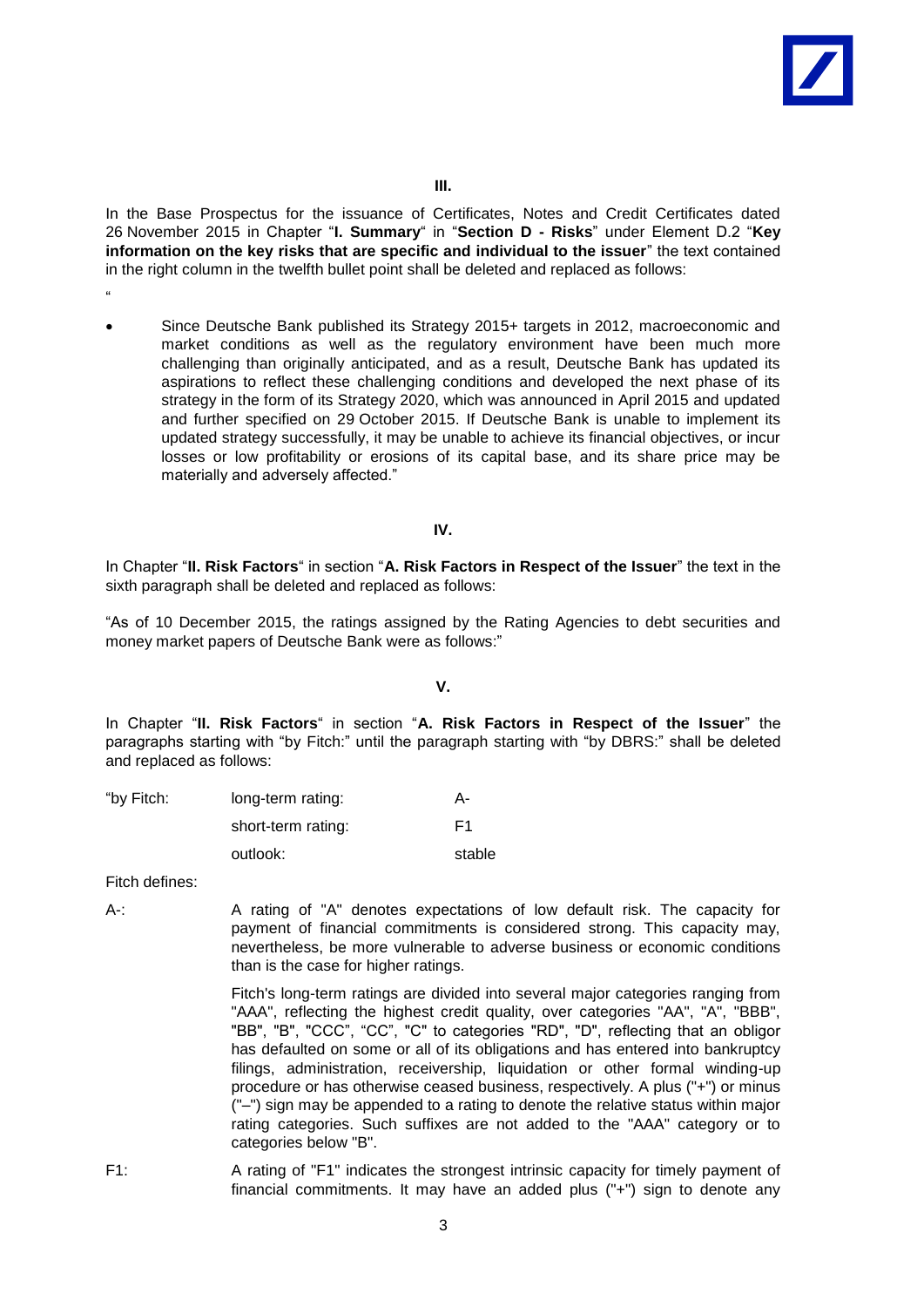

exceptionally strong credit feature.

Fitch's short-term ratings are divided into several categories ranging from "F1", reflecting the highest credit quality, over categories "F2", "F3", "B", "C", "RD" to category "D" which indicates a broad-based default event for an entity, or the default of a short-term obligation.

stable: Rating Outlooks indicate the direction a rating is likely to move over a one- to two-year period. They reflect financial or other trends that have not yet reached the level that would trigger a rating action, but which may do so if such trends continue. Positive or Negative rating Outlooks do not imply that a rating change is inevitable and, similarly, ratings with Stable Outlooks can be raised or lowered without a prior revision to the Outlook, if circumstances warrant such an action. Occasionally, where the fundamental trend has strong, conflicting elements of both positive and negative, the Rating Outlook may be described as Evolving.

> Rating Watches indicate that there is a heightened probability of a rating change and the likely direction of such a change. These are designated as "Positive", indicating a potential upgrade, "Negative", for a potential downgrade, or "Evolving", if ratings may be raised, lowered or affirmed. However, ratings that are not on Rating Watch can be raised or lowered without being placed on Rating Watch first, if circumstances warrant such an action."

## **VI.**

In the Base Prospectus for the issuance of Certificates, Notes and Credit Certificates dated 26 November 2015 in Chapter "III. General Information on the Programme" in section "D. General Description of the Securities" the text contained under the heading "Product *No. 70: Currency Certificate*<sup>*"*</sup> under the sub-heading "1. Coupon payments" shall be deleted and replaced as follows:

"The [Currency Certificate] [*if applicable, insert other marketing name*] is, as specified in the Final Terms, either fixed-rate and pays a fixed Coupon at the Coupon Payment Date or on the Coupon Payment Dates or it is variable-rate and investors receive variable Coupon Payments at each Coupon Payment Date or on each of the Coupon Payment Dates during the term. The amount of these Coupon Payments depends on the performance of the Underlying. The level of the Coupon is determined on a Coupon Observation Date by adjusting a pre-determined Interest Rate to the performance of the Underlying since the Currency Certificate was issued. If the Reference Level of the Underlying on a Coupon Observation Date is below its Initial Reference Level, the Coupon for the relevant Coupon Period will be above the pre-determined Interest Rate. By contrast, if the Reference Level of the Underlying is above its Initial Reference Level, the Coupon for the relevant Coupon Period will be lower than the pre-specified Interest Rate. If the Reference Level of the Underlying on a Coupon Observation Date is equal to its Initial Reference Level, the Coupon for the relevant Coupon Period will be equal to the pre-determined Interest Rate."

## **VII.**

The "Table of Contents" shall be amended accordingly.